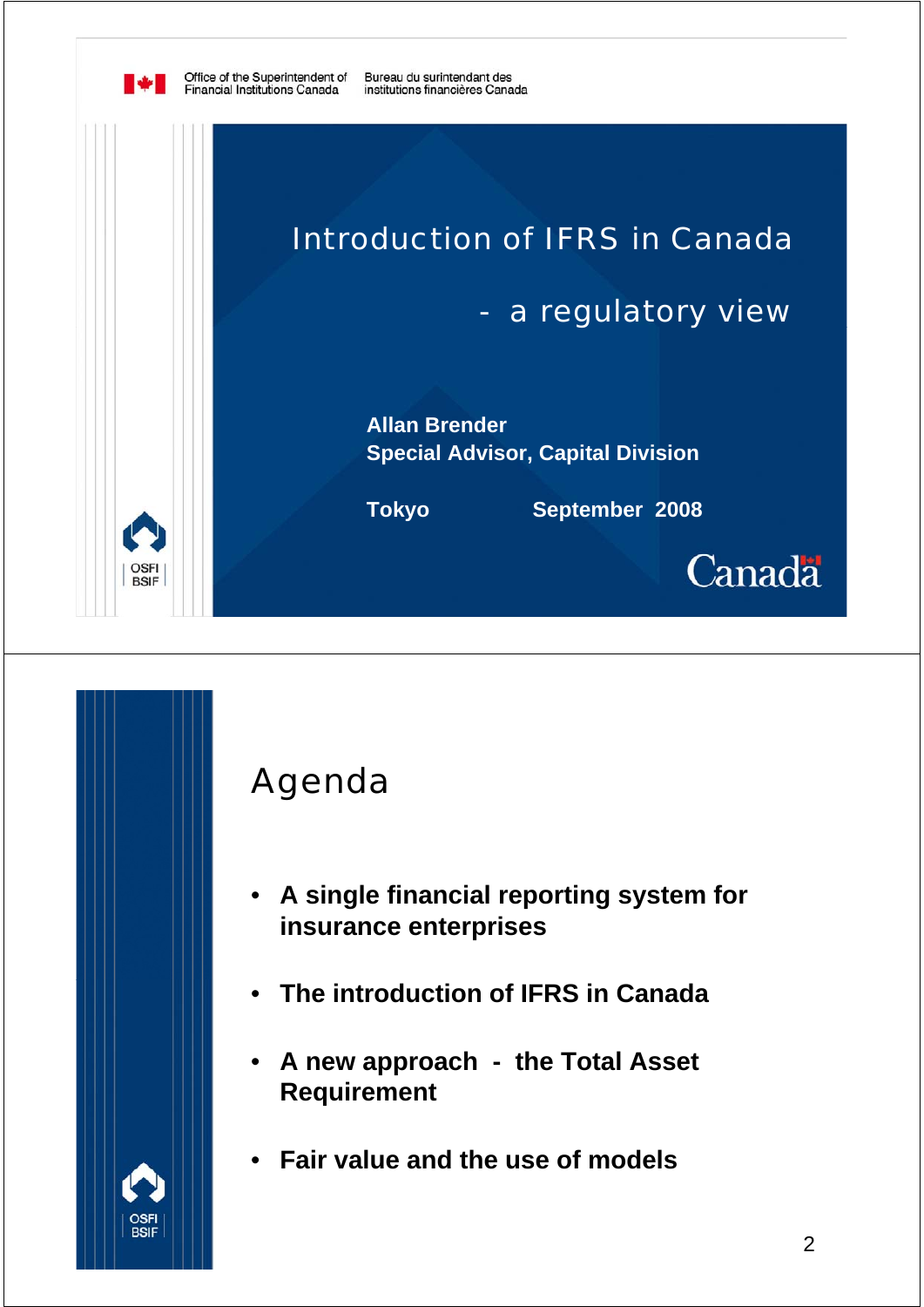

### A single financial reporting system

• **Canadian insurance legislation specifies that insurers will prepare financial statements prepared according to GAAP**

#### • **Legislation came into force in 1992**

- For life insurance, a new valuation method was introduced, the Policy Premium Method, which is the basis for proposals in the IFRS4 Phase II discussion paper
- At the same time, capital requirements and Dynamic Solvency Testing were introduced
- This change was preceded by a long period of collaboration between industry, regulators, the actuarial and accounting professions and the insurance consumer protection funds
- Later, the valuation method was expanded to the Canadian Asset Liability Method (CALM)

### Why do Canadian insurance regulators approve of a single financial reporting system?

- **Two different sets of statements for the same insurer in the same year create confusion**
- **GAAP statements provide a better measure of profit than do traditional conservative regulatory statements**
	- Profit is a leading indicator of future solvency
- **Regulators' solvency concerns can be met through capital requirements and risk-based supervision**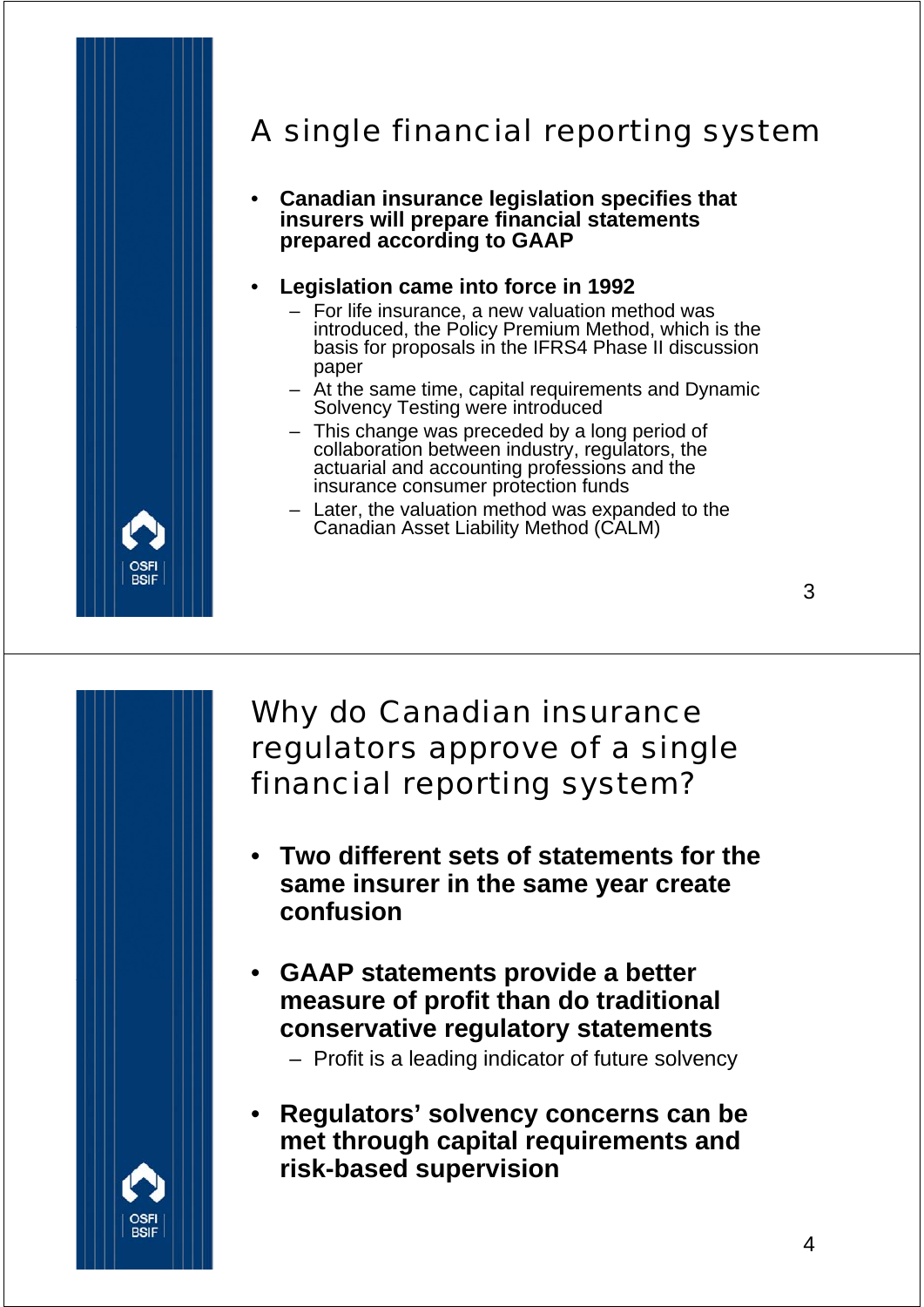

- **Legislation, accounting standards and operating agreements between the regulators and the actuarial and accounting professions provide the regulator with the ability to influence developments so that the system continues to provide satisfactory results**
- **A single system does not require the regulator to invest resources in maintaining its own system**

## Margins

- **Assumptions for valuation of liabilities are the actuary's best estimate**
- **These best estimate assumptions are adjusted by margins (Provisions for Adverse Deviations)**
- **Actuarial standards specify an explicit range for the margins for each assumption**
	- The minimum value is to satisfy actuarial and regulatory concerns that experience can be worse than the best estimate
	- The maximum value is to assure that the resulting measurement of income remains appropriate

5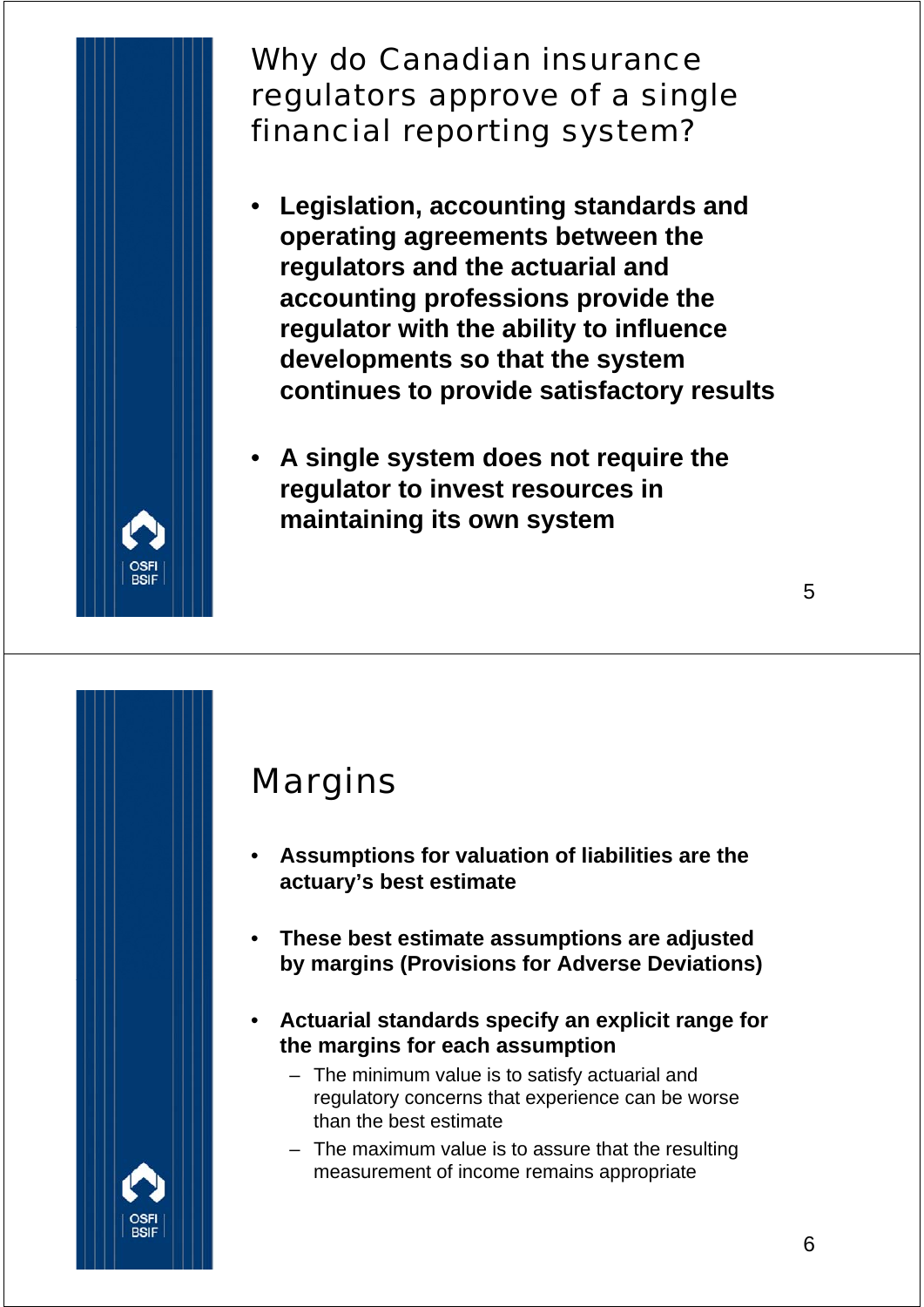

# Introduction of IFRS in Canada

- **Effective 1 January 2011**
- **For insurance contracts, IFRS4 (Phase I) will apply**
- **For insurance contracts, little or no change is expected**
- **Major issues:**
	- Investment contracts
	- Bifurcation of contracts; separation of embedded derivatives

#### • **Alterations to capital requirements**

## Introduction of IFRS in Canada

- **Based upon the IFRS Phase II discussion paper released by the IASB, we are, at present. Concerned with the following issues:**
	- Asset default risk
	- Asset / liability mismatch risk
	- Own credit recognition
	- Treatment of participating insurance
	- Definition of fair values
- **In addition, we cannot expect the same degree of cooperation with accounting standard setters that we have enjoyed in the past**

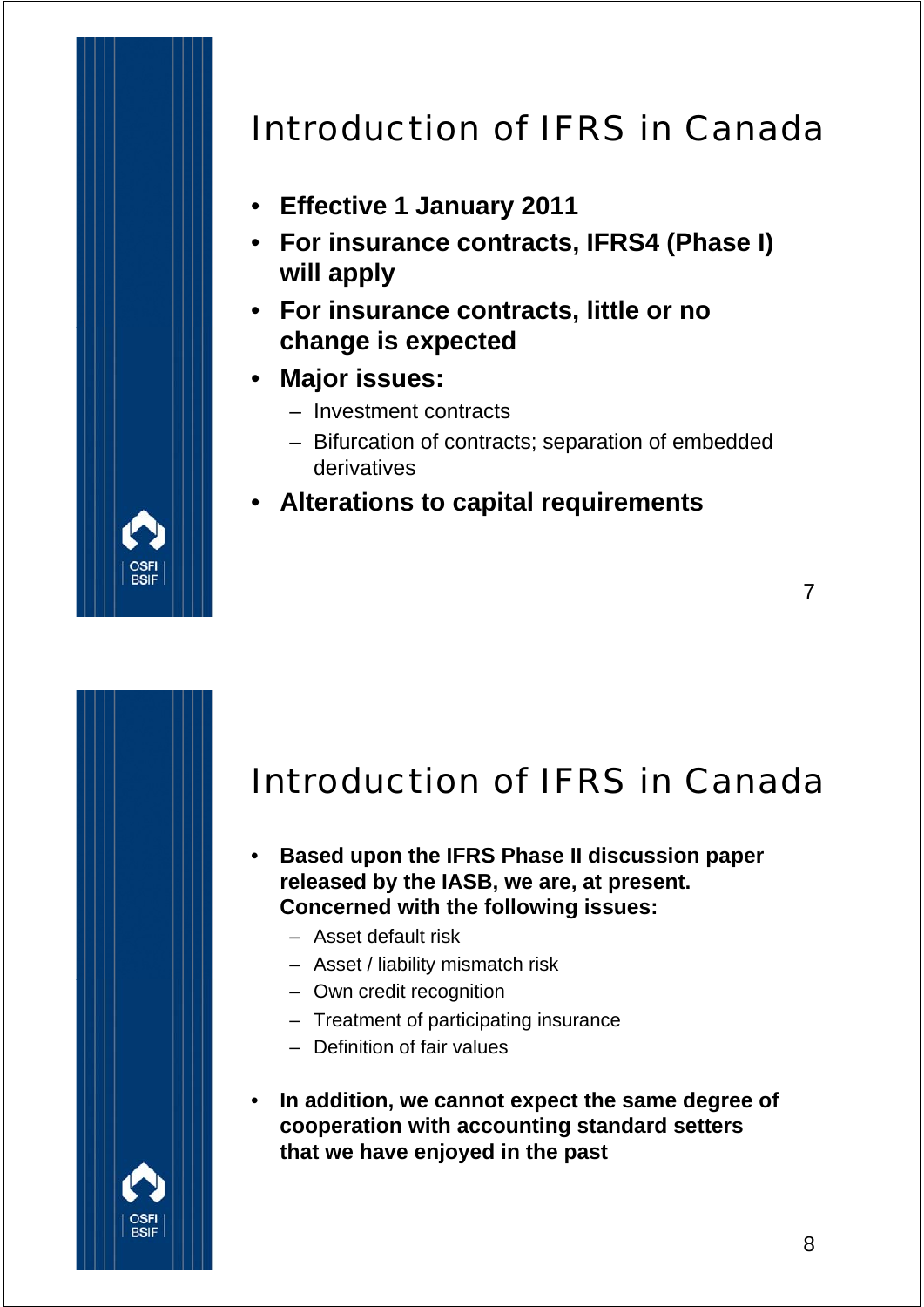## Introduction of IFRS in Canada

- **OSFI desires to maintain important aspects of our financial and regulatory system for insurers:**
	- A single set of financial reports
	- Reliance upon the Appointed Actuary
	- Reliance upon the external auditor
	- Risk-based supervision
	- Strong risk management within insurance companies

### Total Asset Requirement

- **The traditional financial structure to monitor solvency is to** *add* **policy liabilities to required capital**
	- The total of liabilities and capital provides the required financial strength
- **The new Canadian approach is to determine the total assets required for financial strength and then** *subtract*  **policy liabilities to determine required capital**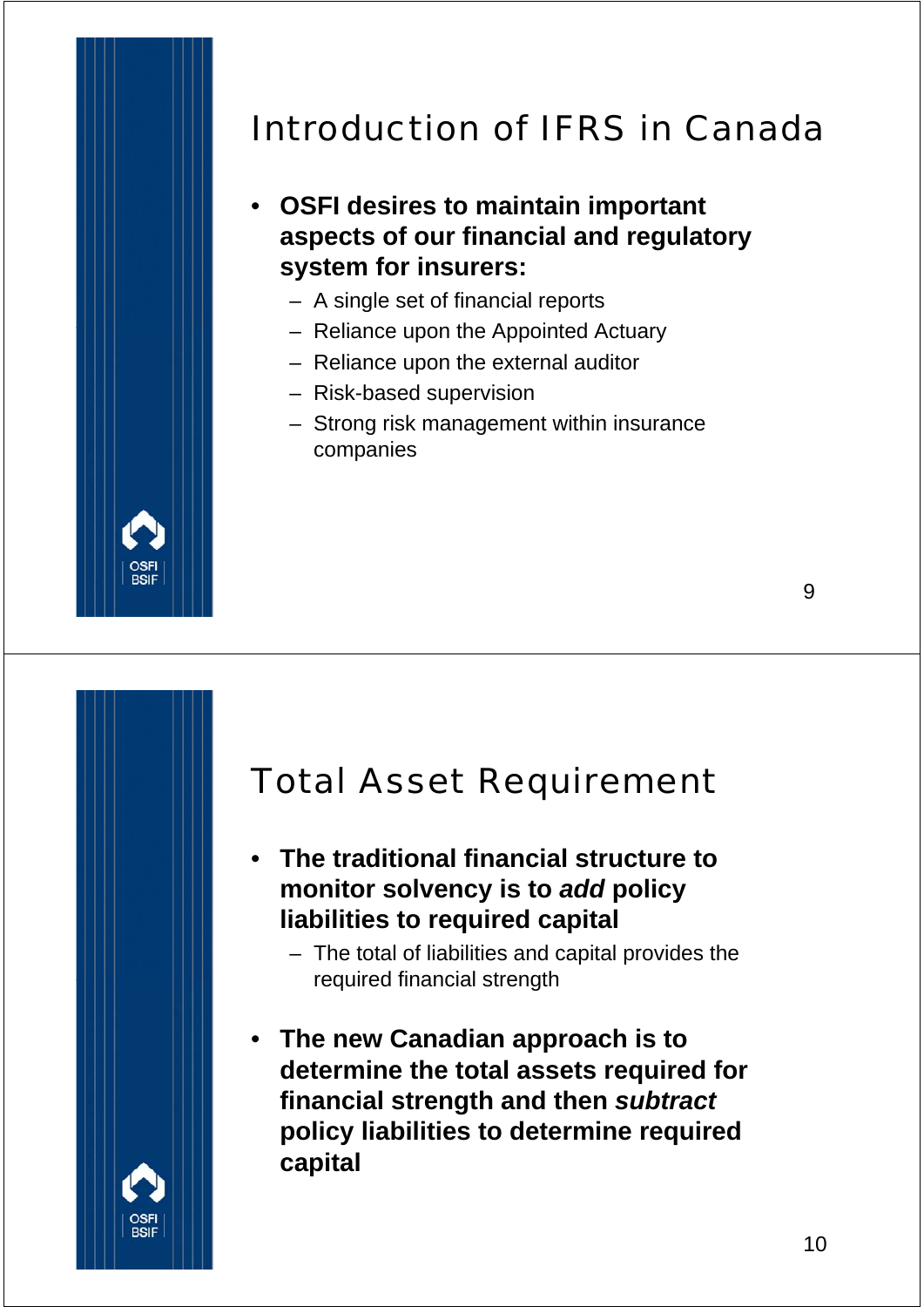

### Total Asset Requirement

- **Allows the supervisor to maintain a fixed degree of financial strength without having to change capital requirements whenever accounting standards or methods change**
- **Allows an automatic adjustment through capital for those elements of IFRS4 that are not acceptable to the supervisor**

OSF<br>BSIF

12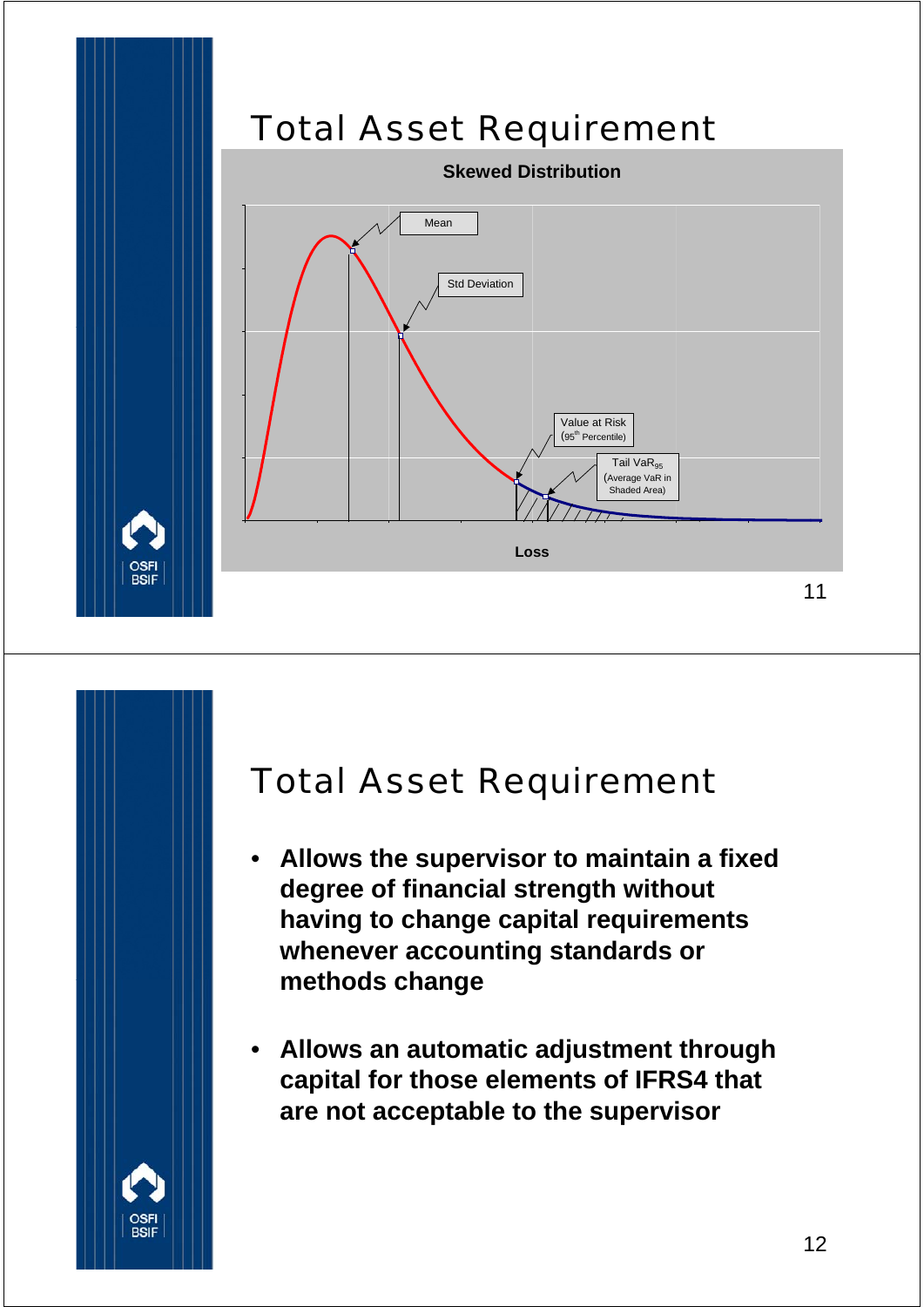

# Total Asset Requirement

### • **Minimum Capital Requirement**

#### • **Standard Approach**

- Applies to all companies
- Use company's own data and standard risk parameters or models

#### • **Advanced Approach**

- Based upon internal models
- Only for technically sophisticated companies
- Requires pre-approval by OSFI

## Total Asset Requirement

- **Two workstreams**
	- Standard Approach
		- Working in cooperation with Assuris, the life insurance consumer protection plan (guarantee fund)
	- Advanced approach
		- Advisory Committee with representation from
			- Life insurance industry
			- Supervisors
			- Assuris
			- Actuarial profession (CIA)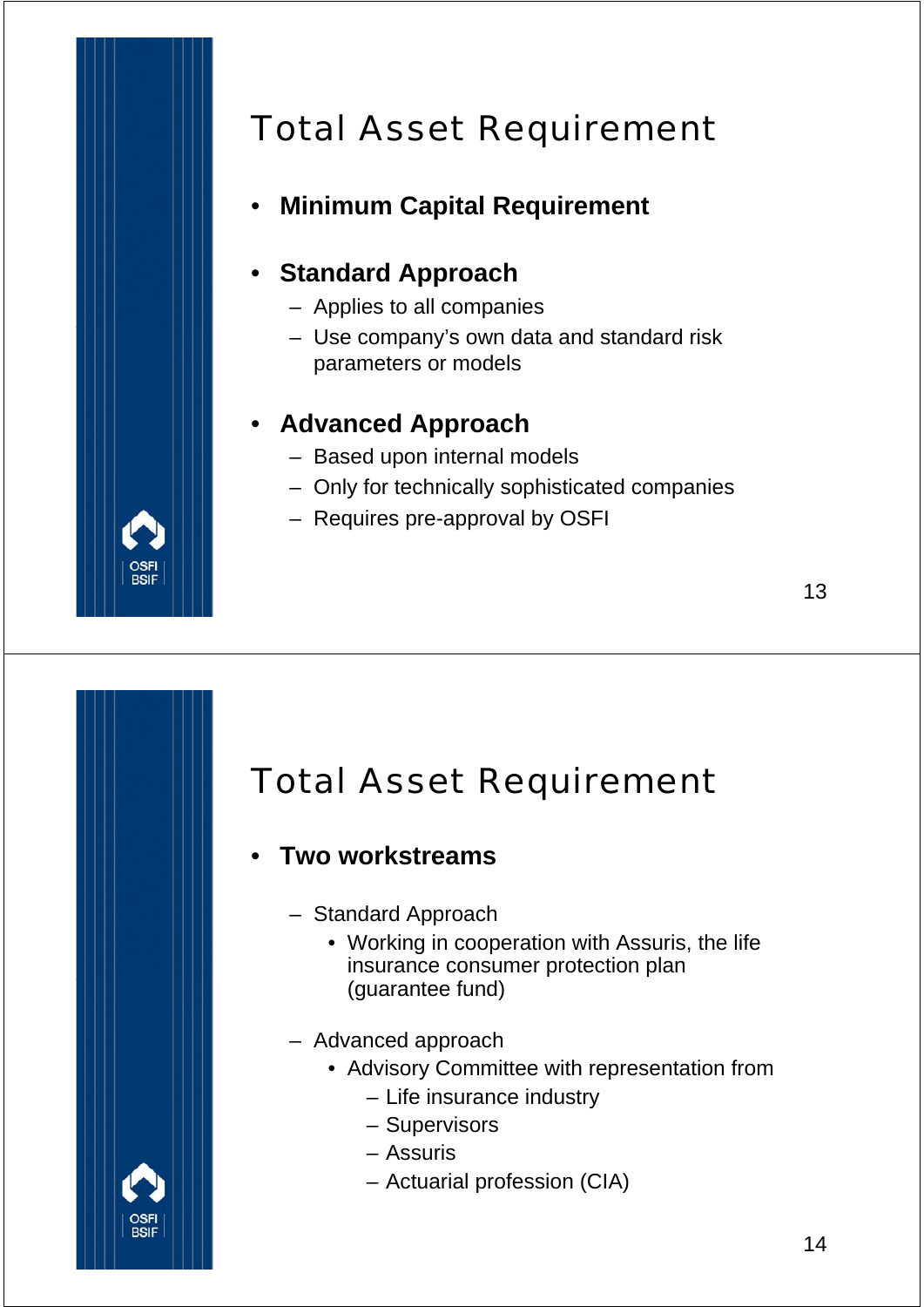

## Total Asset Requirement

- **Some risks will be covered within the Total Asset Requirement but not at all in liabilities**
	- Credit (asset default) risk
	- Market risk
		- Including asset /liability mismatch
	- Operational risk

### Margins in Policy Liabilities

- **The Phase II Discussion Paper for IFRS4 contained several possible methods for choosing margins**
- **The Cost of Capital Method (CoCM) seems to be gaining popularity internationally**
	- Adopted in Europe under Solvency II and in **Switzerland**
- **It is not clear whether different methods will produce significantly different values**
	- Test calculations are being undertaken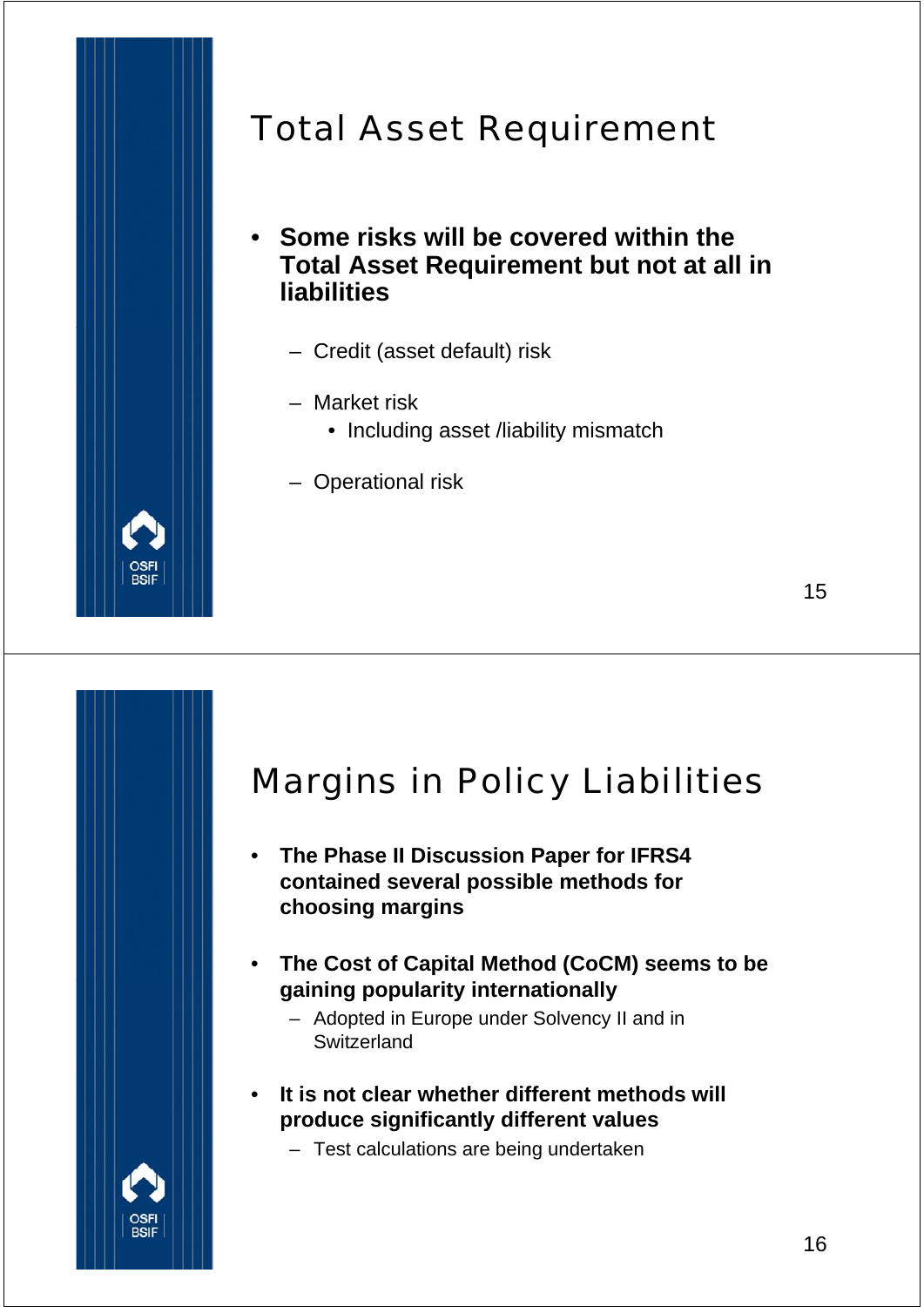

## Margins in Policy Liabilities

- **Neither OSFI nor the Canadian Actuarial Standards Board have done much work yet with respect to the method of selecting margins**
- **The CoCM method will be difficult to apply under the Total Asset Requirement due to potential circularity in the calculations**
- **Approximate methods are being investigated**

### OSFI's interest in IFRS

• **If OSFI adopts the Total Asset Requirement, will it continue to be interested in insurers' public financial statements under IFRS?**

#### • **YES!**

- Profit remains a leading indicator of future solvency
- Firms will likely manage to an IFRS income target
- Concerns under Pillar 3 (Market Discipline) include the quality of financial information being received by the public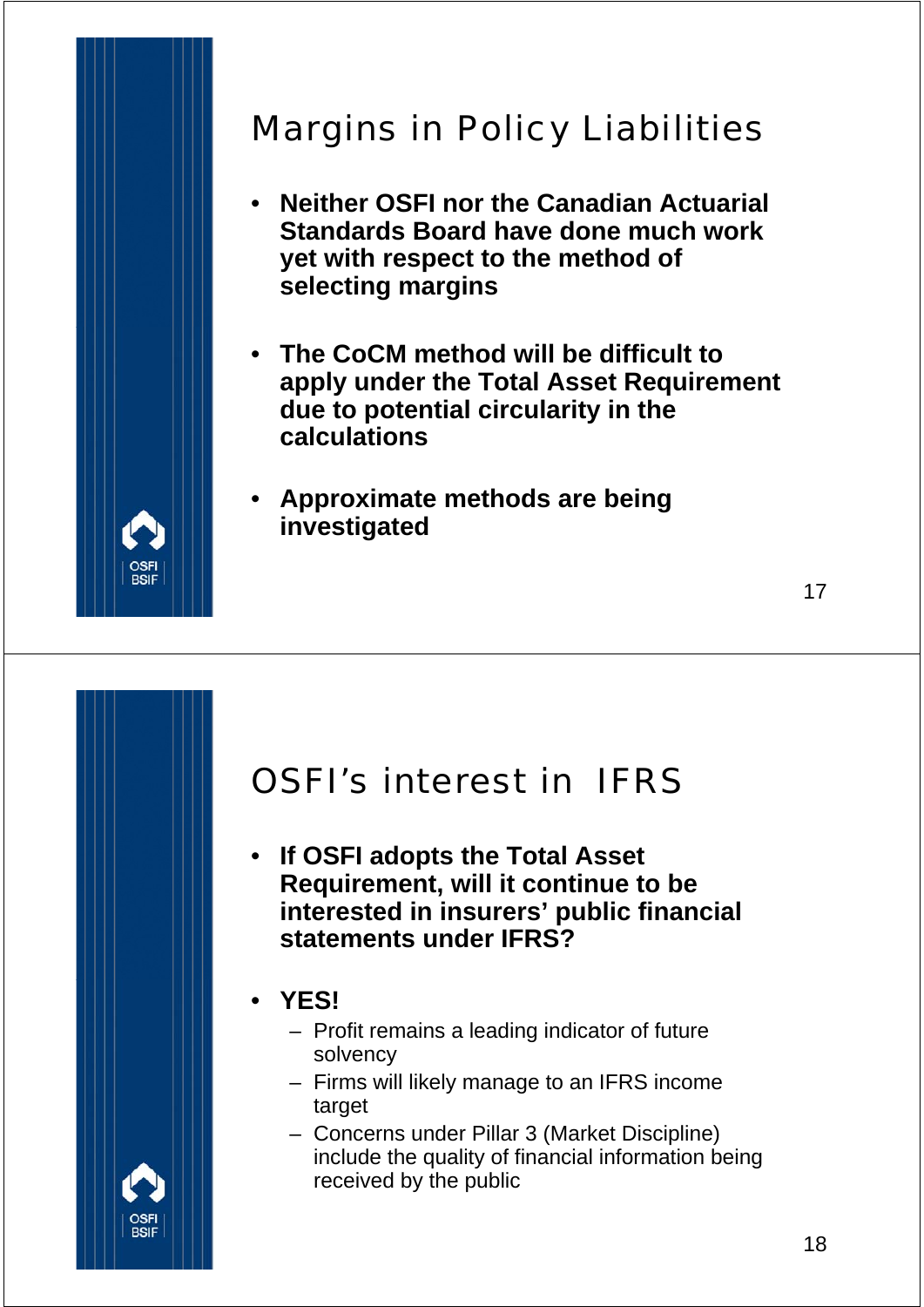

## Fair Value and Models

- **IFRS is based upon fair values for financial assets and liabilities**
- **Fair values are usually based on market values where deep and liquid markets exist**
- **For many financial instruments, these markets do not exist and fair value becomes "mark to model"**

### Fair Value and Models

- **Financial regulators, particularly in the Basel Committee, have been concerned that they may not be able to depend on these models**
- **The reasonableness of their concern has been shown by our experience with various forms of securitized assets over the past year**
	- Markets collapsed, assumptions used in pricing models became very uncertain and fair values were extremely difficult to determine, causing uncertainty about some institutions' financial condition

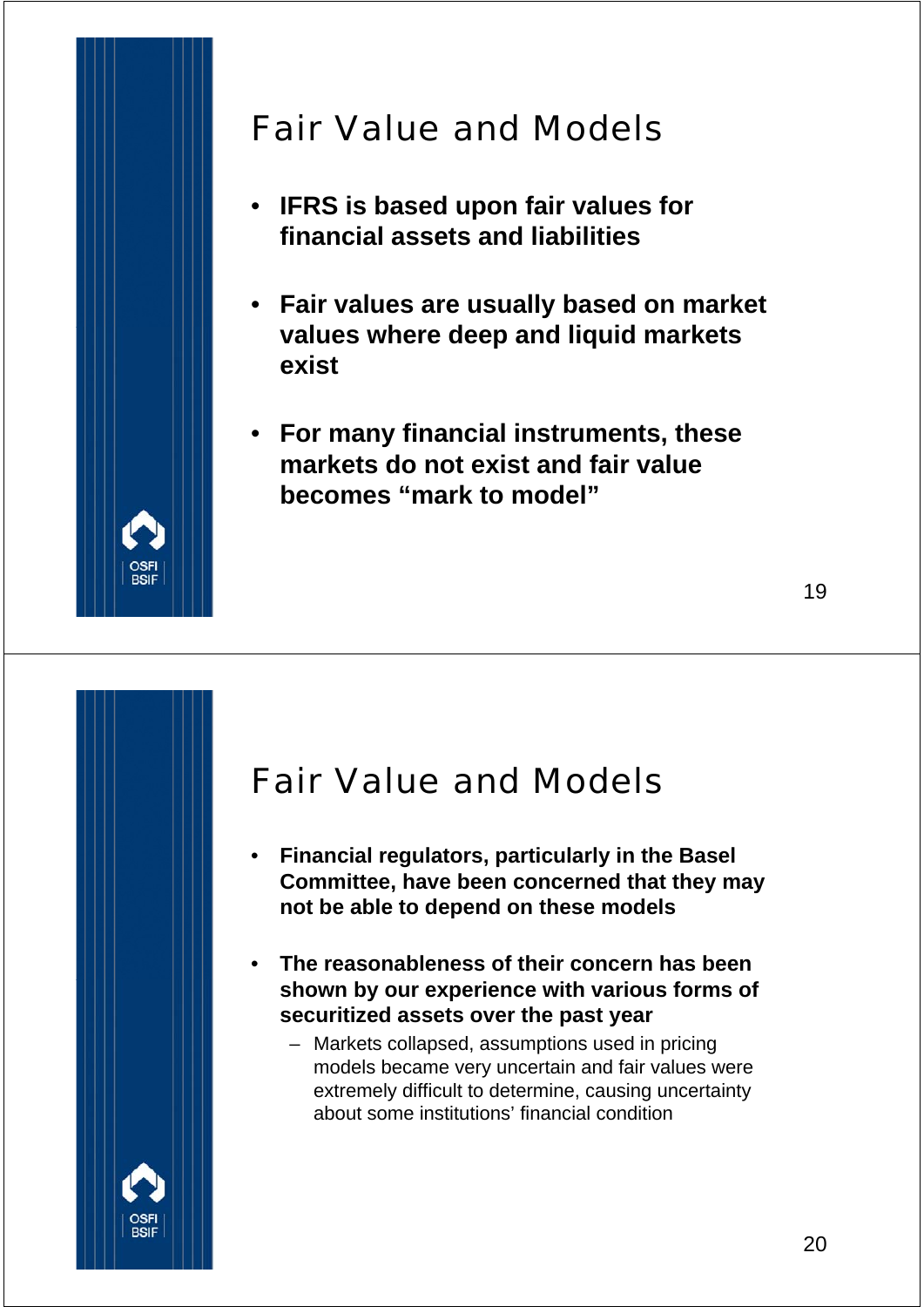

## Fair Value and Models

- **In the insurance sector, OSFI continues to have confidence in the use of models**
- **This is due to models being used in conformity with actuarial professional standards of practice and guidance**
- **The IAIS and IAA have prepared guidance on the use of models**
- **There is no comparable development in the banking sector**

### Fair Value and Models

- **Models have been used successfully for many years in Canada in the valuation of life insurance policy liabilities**
- **Models have been used in some areas for the determination of capital requirements**
- **This will be extended under the new advanced approach to TAR**